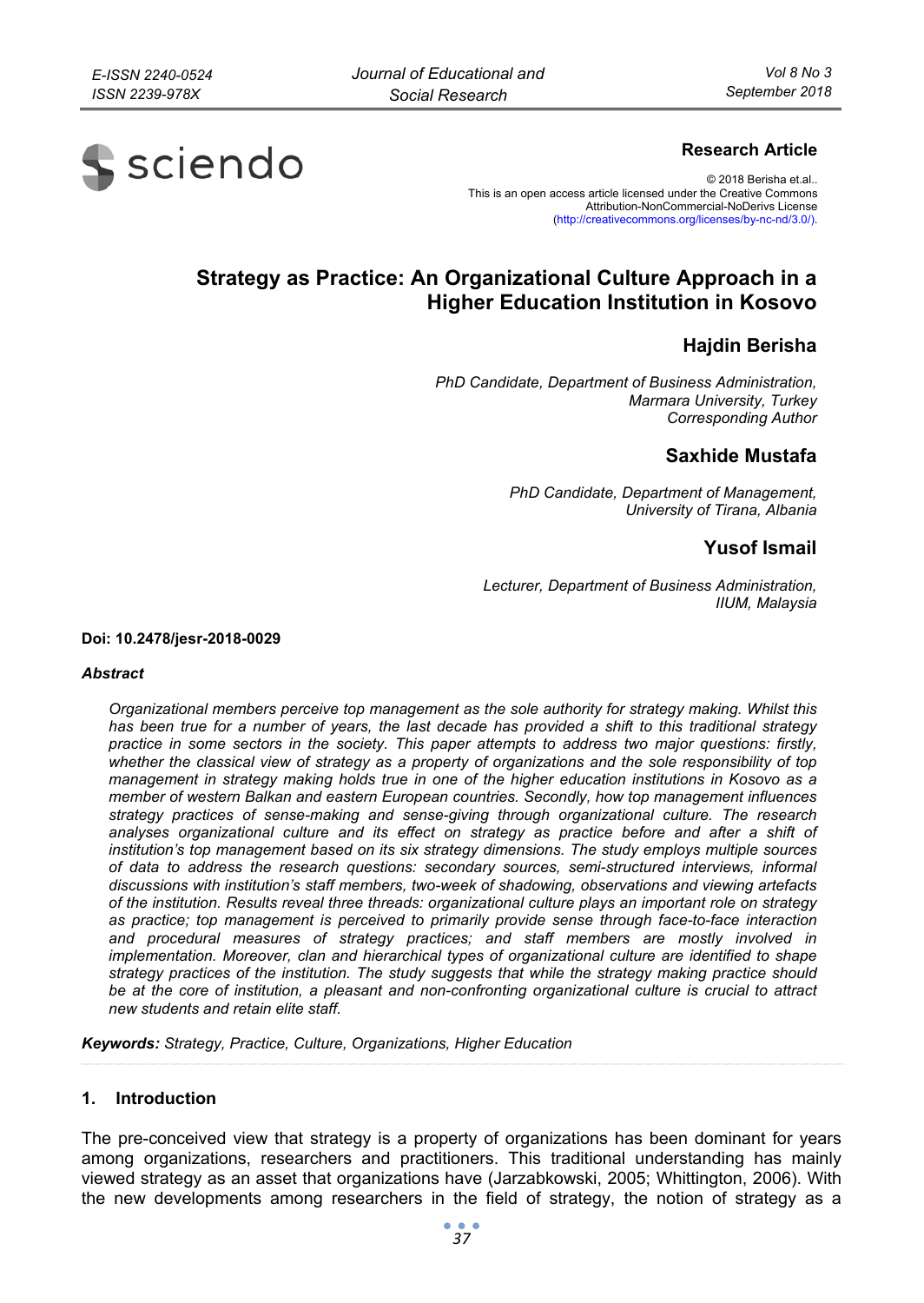| E-ISSN 2240-0524 | Journal of Educational and | Vol 8 No 3     |
|------------------|----------------------------|----------------|
| ISSN 2239-978X   | Social Research            | September 2018 |

property has shifted to strategy as an activity which organizations perform. This in particular is the concern of strategy as practice (SAP) as a relatively emerging field among some researchers (Jarzabkowski, 2005; Whittington, 2006; Chia and MacKay, 2007).With this thread, the strategy is no longer viewed as organizational property - something that organizations have, but what in fact organizations and their members do in the making of strategy and how their members shape strategy practices.

As a response to these developments, Strategy as Practice (SAP) grew and as the literature in this field suggests, the last decade in particular has triggered great research interests and agendas among academics and organizational practitioners. This paper provides additional input into existing body of knowledge in SAP field.

With Whittington (1996) as the main architect of this view who for the first time suggested the three building blocks, i.e., practices, praxis and practitioners, the field has triggered serious interests among researchers, academics, organizations and practitioners. Despite gaining momentum for almost two decades however, the view that strategy is something organizations have and the making of strategy is primarily the responsibility of top management and of the CEO in particular is still dominating. Although the vast majority of research in Strategy as Practice have been focused mainly on for profit organizations, in recent years academic institutions such as universities have been targeted as a significant source of research in SAP (Jarzabkowski, 2005). It is in this light that the focus of this research is directed to an academic institution.

This paper is organized according to the following structure structure: The first part provides logical and practical grounds of SAP research in academic institutions. A brief background of the institution involved in this research is also offered to readers. The second part analyses the existing body of knowledge in the field of Strategy as Practice. In particular, it focuses on evolution of SAP followed by its development through time, contemporary research agenda, benefits, advantages and critiques that SAP has brought to the field of strategic management. The third section explains the methods employed in this study. The fourth part discusses findings of the research while the last section concludes and recommends future research avenues. To preserve anonymity, the institution's name is disguised. Instead, institution is referred to either as HEI or/and institution throughout the paper.

# *1.1 SAP research and its importance in the context of Kosovo*

Researches with regards to Strategy as Practice in Kosovo are almost non-existent. Researches to identify strategy making practices and how organizational members shape the strategy making in academic institutions have been neglected by academics and researchers. A research of this kind has certainly not been carried out at the institution selected for the study. Hence, the research will be the first of this type at the institution and perhaps in the country also.

The study expects to contribute by revealing the role of strategy as practice in an academic institution. In this context, the research provides significant contribution that will enable future researchers to view the strategy making process not solely a responsibility of top management but also identify the importance of other practitioners' involvement and the impact of organizational culture in strategy practice. The research strives to provide significant findings to management of the institution that perhaps were uncovered to date. While the current study is focused on an institution, its findings may spur further research interests in other organizational types and in different countries.

#### *1.2 Rationality and practicality of sap research at HEI*

There are three primarily logical and practical reasons for selecting this institution to conduct SAP research.

First, two researchers have been part of the institution for several years. They have held various managerial and administrative positions at the institution and are well aware of strategy practices and organizational culture at the institution.

Second, availability of data. Researchers have obtained top management's consent to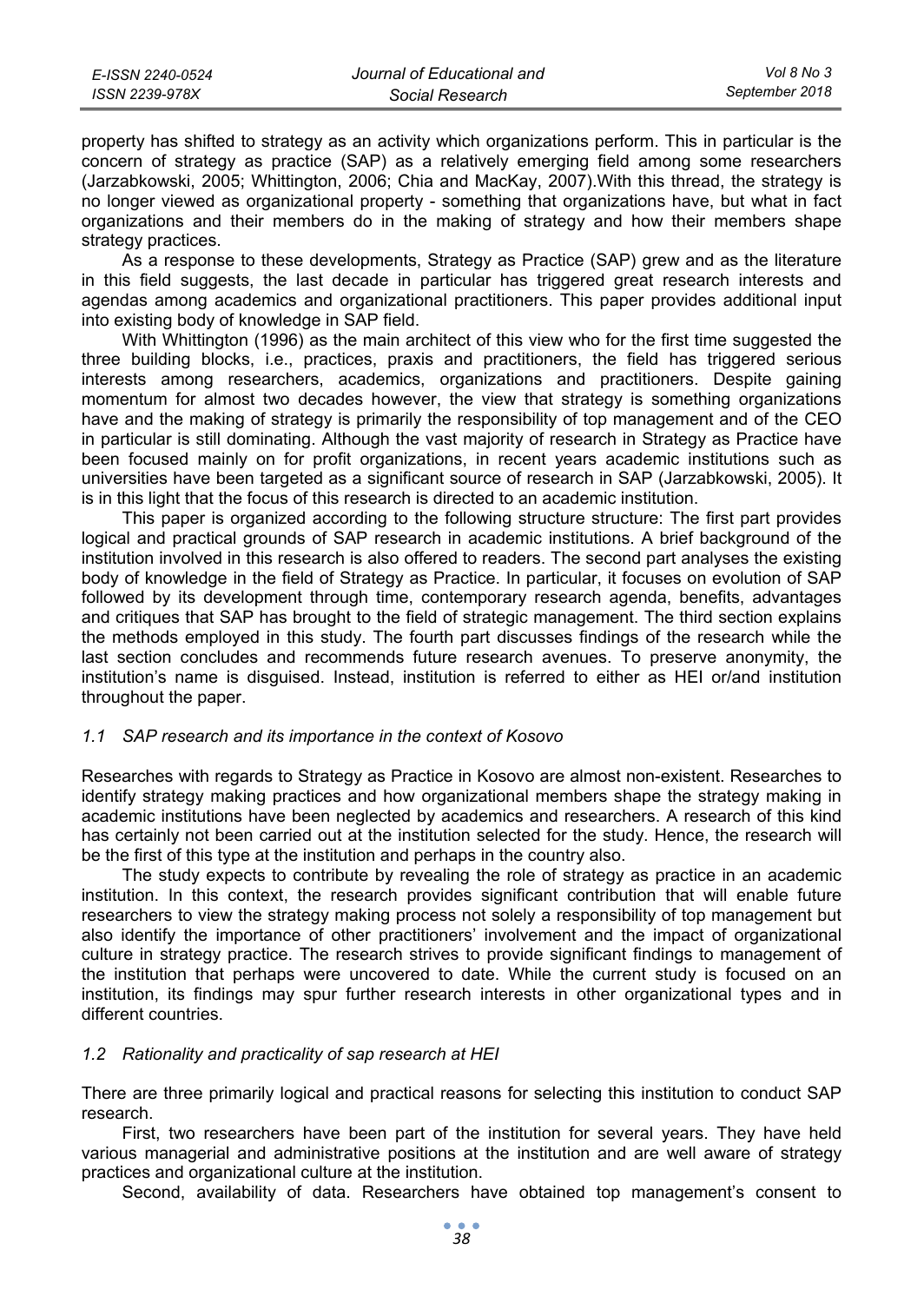| E-ISSN 2240-0524 | Journal of Educational and | Vol 8 No 3     |
|------------------|----------------------------|----------------|
| ISSN 2239-978X   | Social Research            | September 2018 |

conduct SAP research at the institution. In particular, researchers had discussed with one of the main founders of the institution about their research interest in SAP and the material that were needed therein. The founding member highly appreciated the research intent and expressed his great readiness to support researchers with any information needed.

Researchers have also discussed with key members who have served at this institution for over a decade. One of the key personnel included an officer who had access to all materials such as minutes of meetings of board of directors, the existing three-year strategic plan of the institution and all other data necessary to conduct SAP research.

Finally, as the institution has a well-established strategy making process and strategic plan which serve as official plans and directive measures of the institution's operations, it enriched the reliability and validity of the findings of the research. Competition among education providers in Kosovo is tense. The institution concerned in this research is aware of this and pays great attention to strategy making practices for its operations.

# *1.3 A brief historical context of higher education institution*

The HEI was established in 2007 with its headquarters in capital city of Kosovo, Prishtina. With the mission to provide education mainly in the field of economics and information technology and promote modern economic development research for Kosovo, the HEI was licensed by the Ministry of Education, Science Technology. The goal was to offer programmes that would develop skills that will link with the economy, business and information technology.

The HEI currently offers Bachelor and Master programmes in Albanian Language, and BA and MBA programmes in English Language under an agreement with an international university.

As a private higher education provider, the HEI is governed in accordance with the business law and law on higher education of the country. The highest academic body of HEI is Academic Council, while the Board has the responsibility to appoint, govern, and oversee the Chief Executive Director (rector) of the institution.

#### **2. Literature Review**

# *2.1 Chronological development of strategy as practice*

Prior to 1970s discussions about Strategy as an academic subject were almost non-existent. According to Johnson *et al*. (2007), it was in 1970s that strategy appeared in literature while two years later (1972) journals such as Strategic Management Journal became popular among academics. However, the main stream strategy has contended that strategy is to be developed by top management through formal hierarchical structures and be implemented through the top-down approach. Thus, despite the long standing that the traditional view has been around (and perhaps it is still dominant in some organizations), the literature on strategic management implied that a more practice-based approach was required (Johnson *et al*., 2007). Although the question of what managers do was discussed by Henry Mintzberg (1973), Vaara, and Whittington (2012) argue that origins of SAP could be traced back to the work of Whittington (1951) and Heidegger (1962).

Maia, Serio and AlvesfIlho (2015) are of the opinion that two decades ago research on SAP was conducted under sociological approach of strategy. According to them, Richard Whittington's paper entitled "*Strategy as Practice (1996)"* laid the foundations of the study of SAP which later triggered interests of various researchers, academics, scholars and organizational members mainly but not limited to the field of management and strategic management.

Whilst Jarzabkowski, Balogun and Seidl (2007) contend that the need for SAP research arose as research on strategy seemed to lose sight of human being, for Maia, Serio and AlvesFillho (2015) challenging the traditional approach which merely treated strategy as a property of organizations was the underpinning reason of SAP research development.

Following the great interest among academics, Varyani and Khammarah (2010) note that various workshops were organized whilst in 2003 a special issue about SAP was released (Maia *et al.* 2015).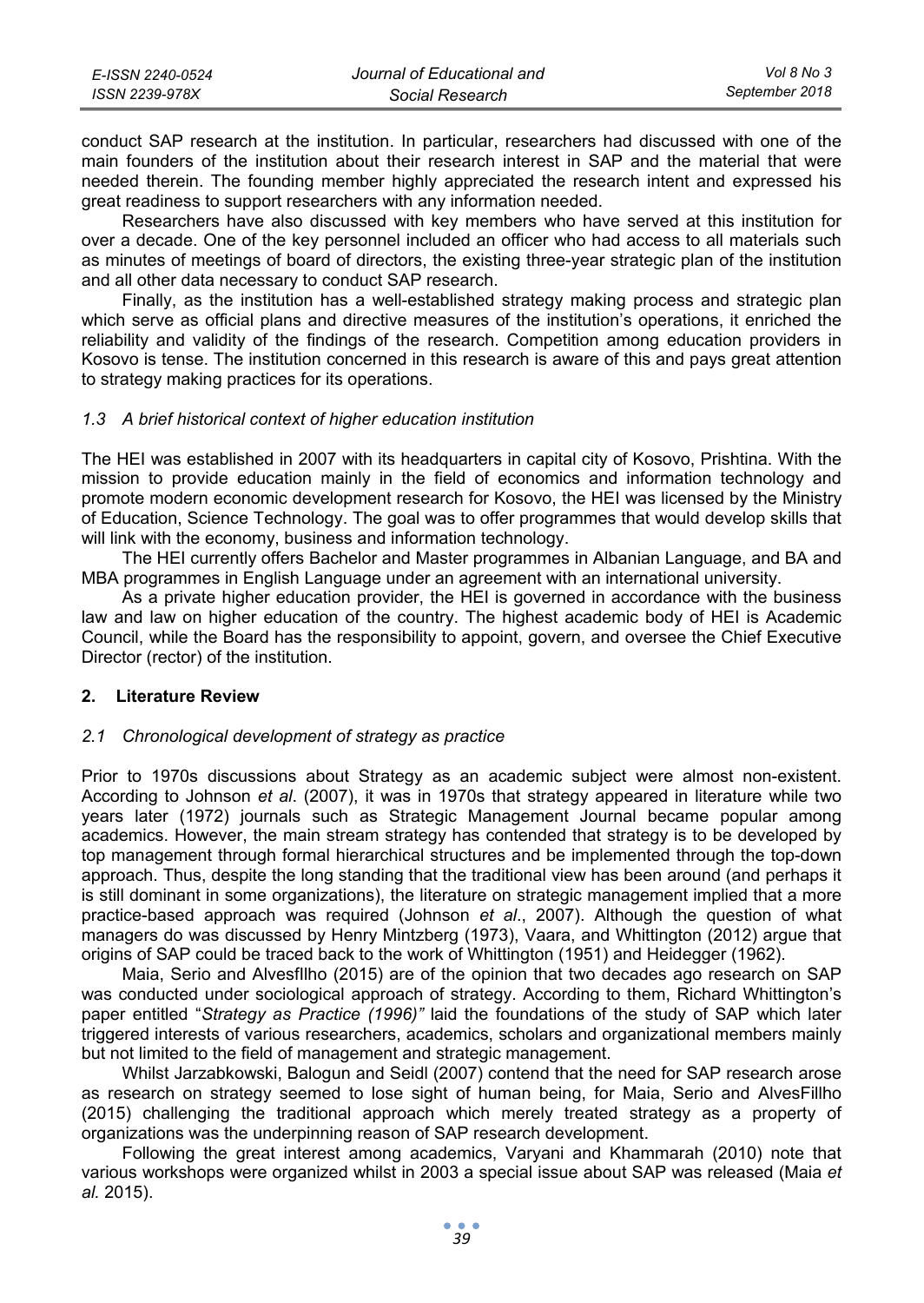| E-ISSN 2240-0524 | Journal of Educational and | Vol 8 No 3     |
|------------------|----------------------------|----------------|
| ISSN 2239-978X   | Social Research            | September 2018 |

Among all the early scholars, contributors, advocates and academics, the literature suggests that Paula Jarzabkowski and Richard Whittington are the pioneers and most productive authors in the field of SAP (Maia *et al.* 2015). Similarly Varyani and Khammar (2010) are of the opinion that Richard Whittington, Paula Jarzabkowski and Gerry Johnson are the first to have introduced the new concept of Strategy as Practice, whereas Whittington (2006) proposed the first model which consists of praxis, practices and practitioners as three interrelated concepts as shown in Figure 1 below:



**Figure 1:** Praxis, Practices and Practitioners **Source:** Whittington (2006)

#### *2.2 Contemporary research interest on strategy as practice*

The area of Strategy as Practice has triggered great interest among researchers with a virtual community of over 2,000 members, widespread conferences, the official website and an increasing number of publications in well-known journals (Jarzabkowski, Balogun and Seidl, 2007). To analyse developments of research publications in the field of SAP, Maia, Serio, and AlvesfIlho (2015) conducted a Bibliometric research in Web Science and Google Scholar. In analysing authors and institutions carrying research and publications in the field of SAP, they revealed that five authors cover nearly half of all publications. Among all countries, UK appeared to be at the top of the list of countries in SAP research (Maia, Serio, and AlvesfIlho, 2015).

While SAP has received a great deal of interest among academics in the past decade, it is still considered to be a new and young field with most of the research (92%) being published after 2007 (Varyani and Khammarah, 2010; Maia *et al*. 2015). Hence, as the field is still under consolidation and development, Jarzabkowski (2005) argues that more research needs to be carried out, and in universities in particular.

# *2.3 How to research on strategy as practice?*

In general, Strategy as Practice can be researched from various angles and perspectives. Johnson, *et al.* (2007) emphasize that the best way is through observation as they refer to "go out and look". Alternatively researchers may rely on their own experience while undoubtedly qualitative data are essential in developing the SAP research. To date, a number of researchers have researched SAP field from various perspectives. Fredericks (2003), for example, conducted a research on strategizing as a lived experience as opposed to a reported experience during interviews. Similarly, Bürgi, Jacobs and Roos (2005) conducted a research at a large telecommunications firm to explore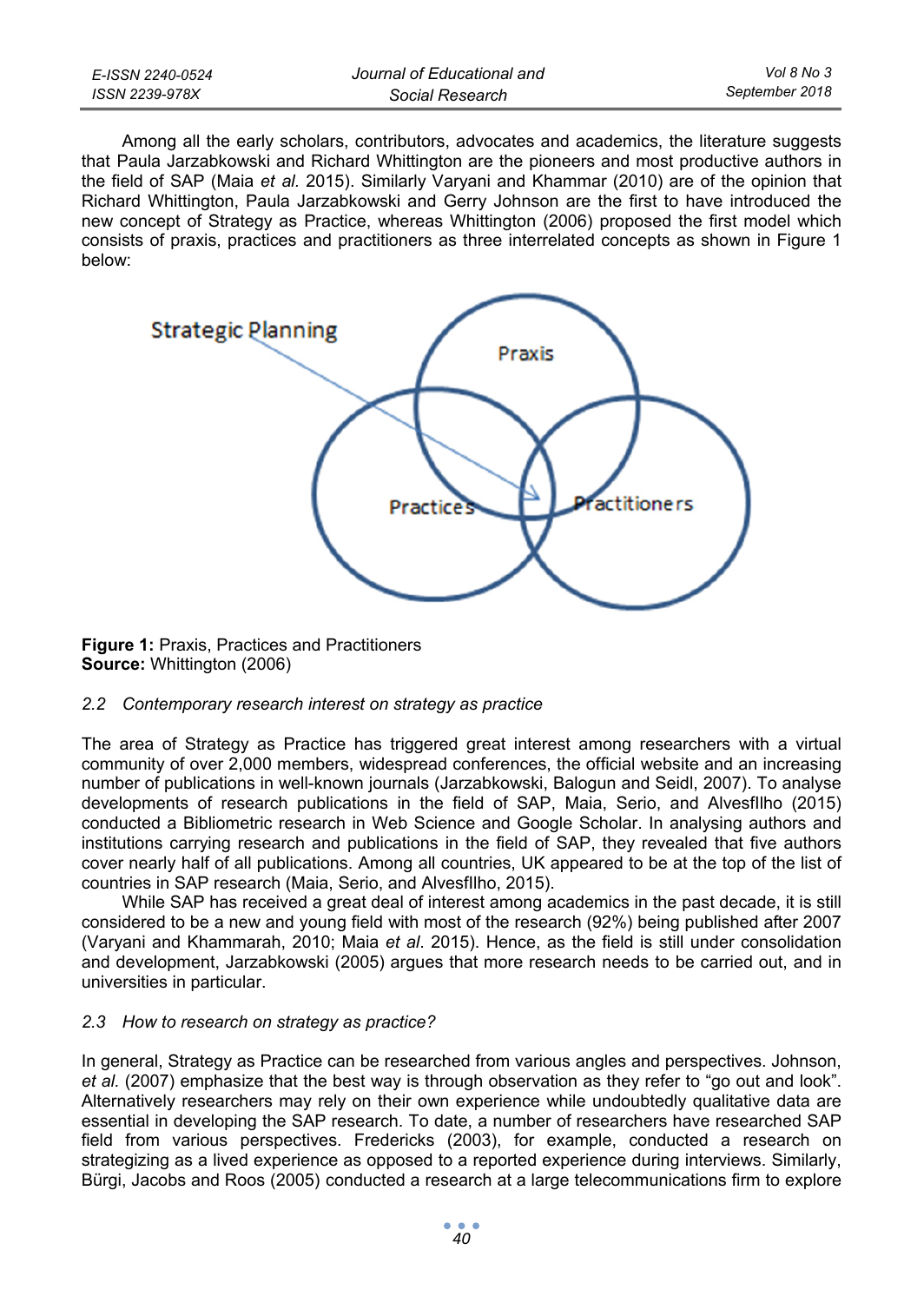| E-ISSN 2240-0524 | Journal of Educational and | Vol 8 No 3     |
|------------------|----------------------------|----------------|
| ISSN 2239-978X   | Social Research            | September 2018 |

how the link between the hand and the mind might be exploited in strategy formulation. While arguing that institutions can no longer craft strategies by trial and error, they concluded that if hands are placed in all kinds of organizational learning, new ways of strategy making process may be achieved.

Heracleous and Jacobs (2008), on the other hand, found how metaphors can serve as appealing events for sense making in strategy making process. They suggest that metaphors are effective tools that can help managers discuss various strategic matters. Likewise, Fento and Langley (2008) through analysing strategy making process using narratives provided interesting results. Their findings correspond with Boje (1991) for whom storytelling is a skill which managers can use to influence others to act in certain and desired ways.

#### *2.4 Special features and benefits of strategy as practice*

Vaara and Whittington (2012) argue that SAP research has provided four main distinctive benefits: first, it has drawn on sociological rather than economic theories of practice; second, it has widened the scope of what strategy research explains; third, it has expanded the types of organizations studied; and fourth, it has increased research methodologies. Looking at the impact of employee involvement on staff motivation, Burig, Roos and Jacobs (2001) indicate that the process of developing strategy can offer passion to employees.

# *2.5 Critiques and challenges of strategy as practice*

The research in Strategy as Practice seems not to be evolved unchallenged. Jarzabkowski, Balogun and Seidl (2007), note that despite its great achievements, several challenges to develop SAP into a robust field of research still exist. In this regard, the gap between theories of what strategy is and its actual practice is a problem with which academics are faced (Jarzabkowski, 2005).

A decade later, Jarzabkowski *et al*. (2015), argued that it is necessary to consider how effects of practice are linked with practitioners' effects. They indicated that as a same practice may have different performance outcomes depending by whom they are introduced and the context in which they operate, not only what practices exist but who and how they are executed should also be considered. Hence, it is risky to consider practices in isolation without considering the contextual environment of their development and those who implement them (Jarzabkowski *et al*.2015).

# **3. Research Methodology**

The vast majority of researchers have employed qualitative approaches to research Strategy as Practice. Since the subject of the research is HEI's staff members and their practices, this research also employs a qualitative approach. Bryman and Bell (2007) point out that qualitative approach of research is proposed when relatively little is known about a field of study or when a new viewpoint is researched. According to them, instead of focusing on quantifications and frequencies, qualitative research focuses on interpretations. Through a qualitative approach this study collected data for a four year period (2013-2017), more than three years (2013-2016) of which were retrospective and less than one year were real time.

Among relatively a large number of HEIs operating in Kosovo, this study focuses solely at one HEI particularly focusing on its six strategic dimensions (See Figure 2):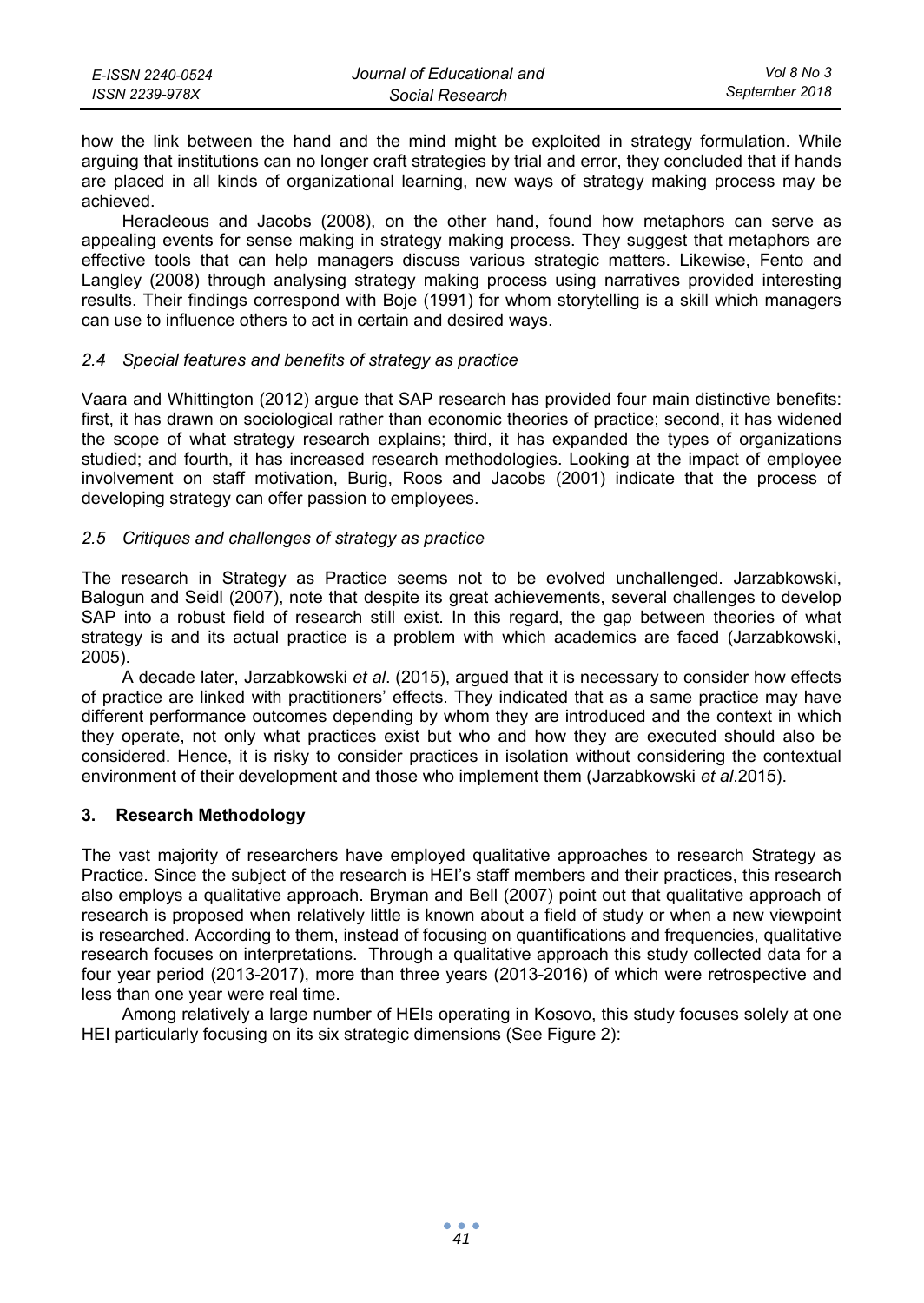

**Figure 2:** Dimensions of HEI's Strategy **Source:** Compiled by authors

# *3.1 Sampling and data collection methods*

According to Patton (2002) and Miles and Huberman (2003), in general three principles are important for sampling in qualitative research. First, sampling instead of being random or probabilistic should be purposeful. Second, to understand the unit, researcher should collect information from as many sources as possible. Third, researcher should strive to provide comparisons between sampling units.

To collect data, researchers drew on their own experience as members of the HEI, observation, artefacts of the institution, semi-structured interviews and multiple secondary sources such as HEI'S strategic plan, minutes of meetings of board of directors, minutes of meetings of academic councils, reports, etc.

#### *3.2 Interviews*

According to Bryman and Bell (2007), interviewing is the most widespread method for data collection in qualitative research. This study employs semi-structured interviews. Bryman and Bell (2007) defined semi-structured interviews as a method which enables the interviewee to speak freely while questions serve as the instrument to keep the flow of the interview.

A set of 10 interview questions were prepared by researchers. The perspective of every interviewee was traced using these interview questions. Interviews began by asking the interviewees about their understanding of the strategy. For comfortability, interviews were conducted in the interviewees' own offices. In addition, formal interviews also included discussions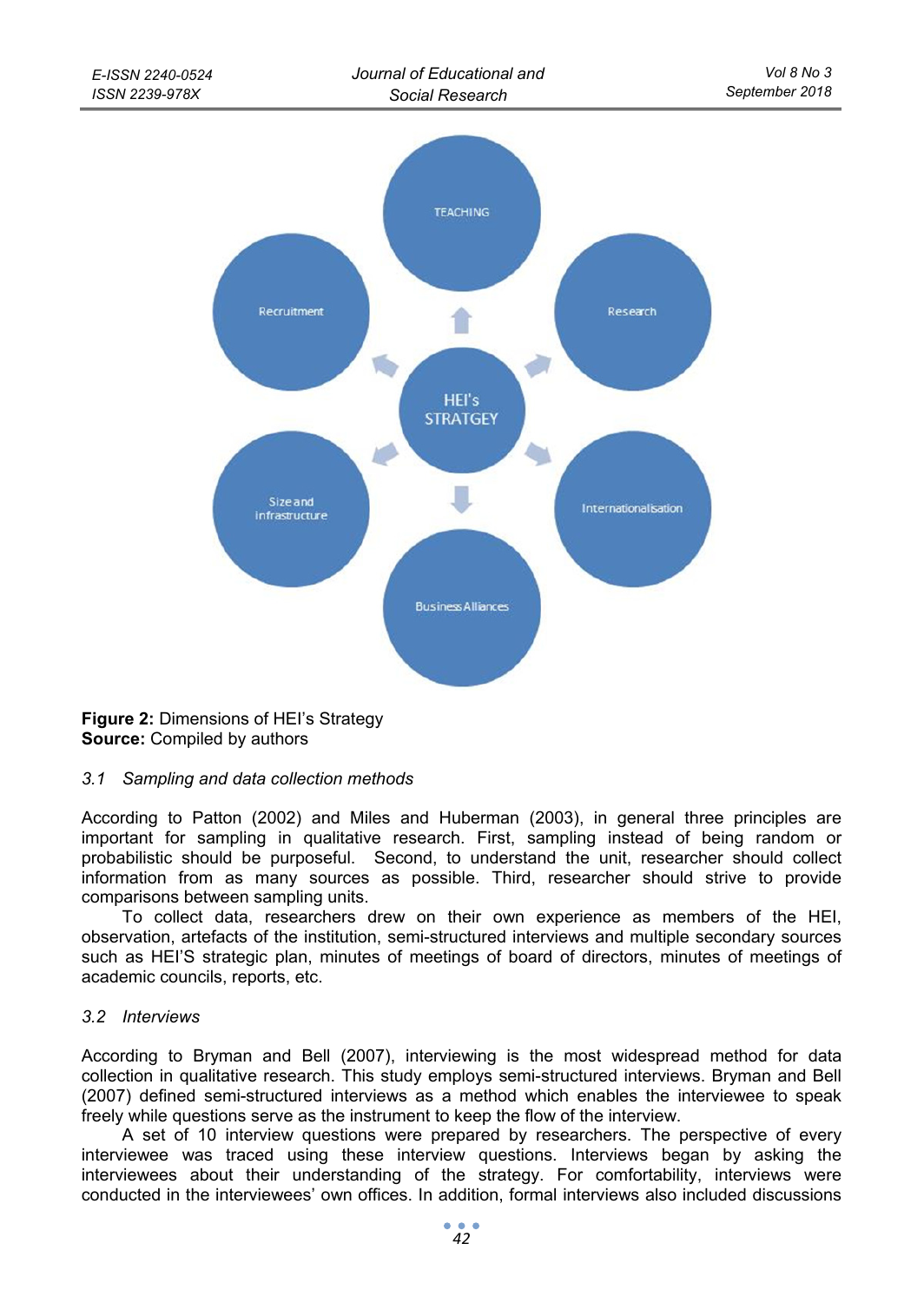| E-ISSN 2240-0524 | Journal of Educational and | Vol 8 No 3     |
|------------------|----------------------------|----------------|
| ISSN 2239-978X   | Social Research            | September 2018 |

over coffee, lunch time and attending workshops and meetings. For example, one member of board of directors preferred to be interviewed during lunch time rather than at his own office.

Interviewees were assured that no one else will have access to the transcripts and that the research is only for academic purposes. The consent of the interviewees was obtained by signing the interview consent form.

Two rules were applied in particular for interviews: The 24-hour rule which required that detailed interview notes be completed within one day of the interview. The second rule was to include all data, regardless of the importance at the time of the interview. Researchers noted every detail of the discussion whilst with interviewees' request interviews were not recorded using electronic recorder.

Each interview lasted between 20 to 40 minutes. Overall, a total of seven (7) interviews were conducted with various members who were identified through organizational structure of the HEI. The composition of interviewees is shown in the table below:

**Table 1:** Composition of Interviewees

| No | <b>Source</b>                 | <b>Frequency</b> |
|----|-------------------------------|------------------|
| 1  | Members of Board of Directors |                  |
| 2  | President of Academic Council |                  |
| 4  | Director of Operations        |                  |
| 5  | <b>Head of Departments</b>    |                  |
| 6  | Head of Recruitment Office    |                  |
|    | Total                         |                  |

#### *3.3 Secondary sources*

Interviews were supplemented with secondary sources as depicted in Table 2 below. The research paid a great deal of attention in the strategy practices of the new CEO who almost immediately after his arrival (in 2016) launched a major strategic change effort with the goal of making the institution into what he called *"the best university in Kosovo".*

Although he did not present any strategic plan upon his arrival as the existing three-year (2015-2018) strategic plan was in force until 2018, some significant strategic initiatives have taken place under his tenure. The sources below (see Table 2) are used to analyse HEI's strategic dimensions:

**Table 2:** Secondary Data sources

| No             | <b>Source</b>                                            |
|----------------|----------------------------------------------------------|
| 1              | HEI's Status Document (1)                                |
| $\overline{2}$ | HEI's Strategic Plan (2015-2018)                         |
| 3              | Minutes of Board Meetings (2013 through 2017)            |
| 4              | Minutes of Academic Council Meetings (2013 through 2017) |
| 5              | Minutes of Programme Committee Meetings (12)             |
| 6              | Strategic meetings with heads of departments (6)         |
| 7              | International Agreements and MoUs (7)                    |
| 8              | Inter-university agreement (1)                           |
| 9              | Academic databases                                       |
| 10             | HEI's Self Evaluation Report (latest 2014)               |
| 11             | HEI's calendars                                          |
| 12             | <b>Briefing papers</b>                                   |
| 13             | <b>HEI's brochures</b>                                   |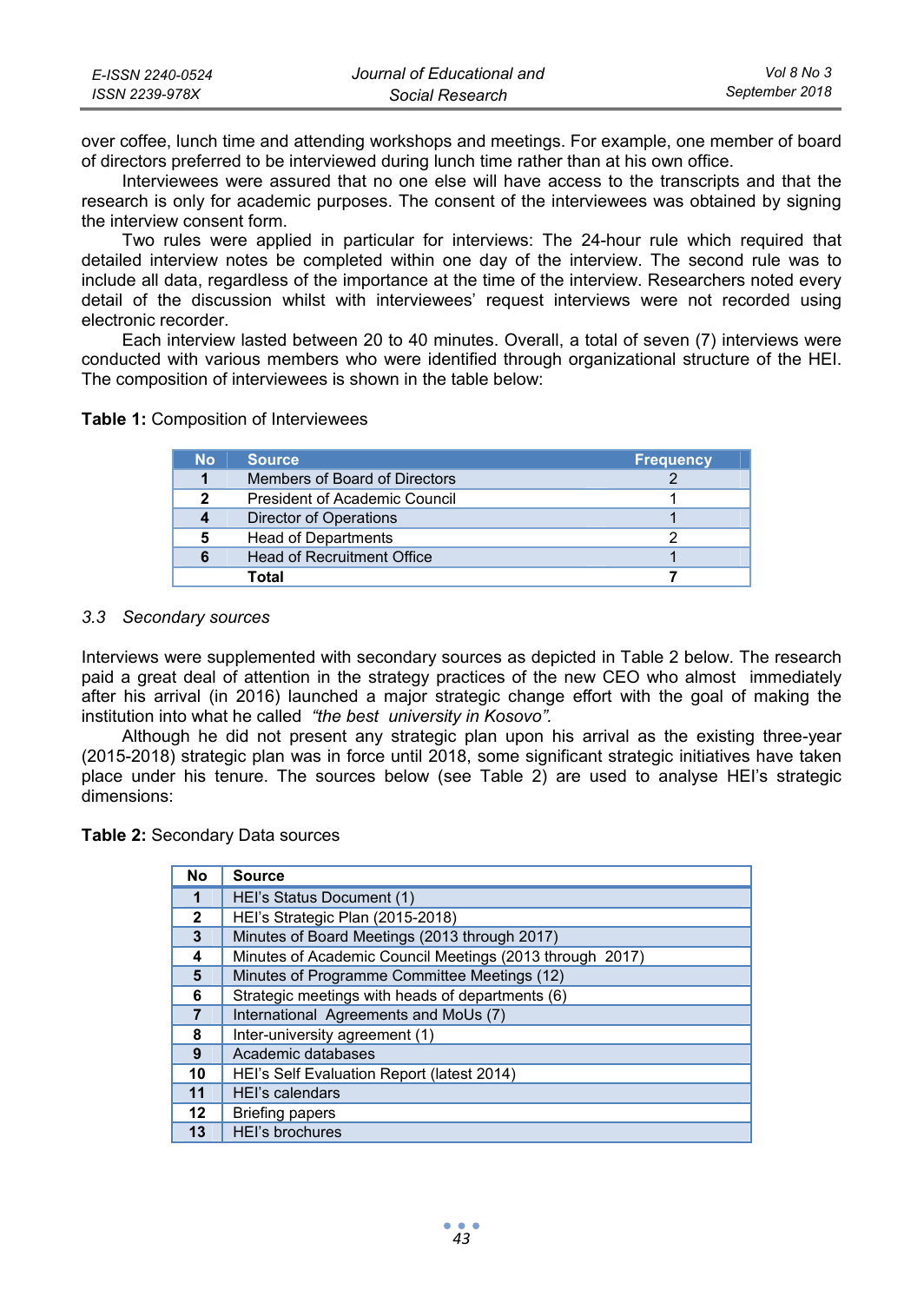## **4. Findings and Discussion**

Multiple sources of secondary data, conducted interviews and HEI's artefacts were attentively analysed in relation to the six dimensions of HEI's strategy practices. The following strategy practices were observed at the HEI.

First, the preconceived view that strategy is a property that organizations have rather than an activity, in which organizational practitioners are involved in doing, tends to dominate at the HEI. Except two interviewees who came from strategic management background, others defined strategy either as a property or an asset of the university: "*a plan that university has",* "*a useful abstract asset",* "*the main document that the university has*", and "*it is something that our university has and follows"*.

Second, the main responsibility of strategy making lies with the top management with limited involvement of other practitioners. Top management provides sense-making of strategy practices both through face-to-face interactions and formal administrative procedures as strategizing practices. "Questions 4-6 focused on the responsibility of strategy making. The most common answers were: *"Top management", "of course top management", "senior management"* and *"higher level management"*.

Third, after a two-week observation and shadowing at the HEI and discussions with various staff members, it was observed that there is a sense among practitioners that at this point the HEI needs a clearer strategy.

Fourth, clan and hierarchical organizational culture tends to affect practices in strategy making process. The following discussion presents the findings over six dimensions of HEI's strategy practices.

#### *4.1 Teaching*

The HEI was observed to primarily maintain a teaching orientation while top managers involved themselves at the strategic level of quality. The three-year strategic plan and the latest selfevaluation report (2014) emphasize that its "*education activities are student focused".* Since its inception the HEI has strived to build a reputation over its competitors by providing high quality teaching standards. A strategic decision of the institution involved hiring the best possible staff members who possess local and international experience while ensuring that all teaching staff members speak a second language as stated in the HEI's brochure "*80% of our staff has an international degree or qualification".* 

Teaching strategy is dedicated to provide high quality studies and student progress is monitored closely as highlighted in one meeting by the founding member: *"Student progress is regularly reviewed in Programme Committee Meetings and presented and approved in Academic Council"*. The academic planning unit and the regulation of HEI described two academic council meetings and four programme committee meetings in an academic year. To ensure greater quality of studies, the last strategy of the institution expects most instructors at Bachelor's level to be regular and internal lecturers, while at Master's level lecturers are mostly external, joining the HEI from industry and sharing their industrial expertise.

Unlike in the past where lecturers were paid hourly, the latest strategic practice expects lecturers to be paid a fixed monthly salary as described by the CEO: *"We expect to empower our internal staff while maintaining satisfactory costs".* However, in making this strategic plan, it was observed that staff members were not involved. In fact, decision was made by the top management, mainly CEO and CFO while head of Departments were asked to calculate the costs derived as a result, as one staff member said: *"I was told by my boss that this is going to be my salary and this is my number of teaching hours I should complete: this is how they have decided. I do not know how they came about this decision".* 

Because of its high quality teaching standards, the HEI has been able to attract a relatively large a number of students to its programmes with particular focus in its business and MBA programmes which involve high-fee paying students and serve as an important source of income. However, the key strategic issue for management is maintaining the teaching quality while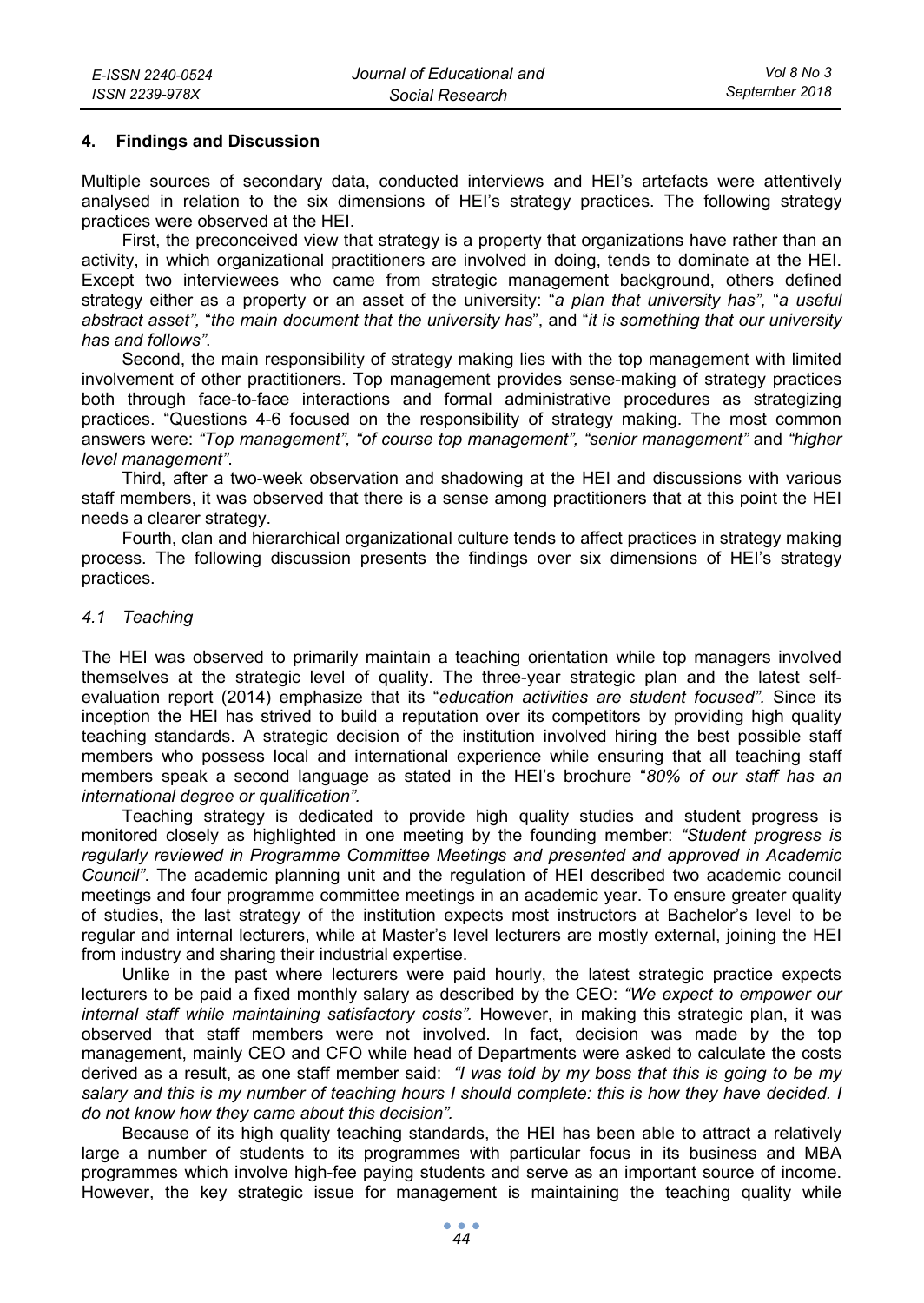matching with its high delivery cost.

To enhance teaching quality a strategic decision which expects every module to involve a guest speaker from industry was developed. In a programme committee meeting, the head of academic planning unit emphasized: "*Every lecturer should identify the date of guest speaker on the course outline".* While the strategic decision of attendance monitoring process is observed, a decision which requires lecturers to strictly attend academic meetings was made. In one academic council the President emphasized *"10% of the salary reduction should be enforced for those who do not attend academic meetings".* Hence, despite the face-to-face interaction as a strategizing practice, formal administrative practices were also found to shape the flow of strategy at the institution.

As a strategic supportive measure among staff members, the HEI observes a process called "peer observation" in which each lecturer is observed by his/her peer to share and enhance their expertise. In one strategic academic planning, the head of academic planning unit emphasized to heads of departments that "*peer observation process should be practiced. We are in fact the only HEI in the country with this practice and we should be proud of it. I do not want this practice to be neglected".*

During the study, researchers visited the institution to observe the artefacts of the HEI. The most appealing observation was that to enhance student motivation and create an academic environment, the HEI uses a practice of placing small academic quotes in the walls and corridors. For example, one quote said: *"The aim of education is the knowledge, not of facts, but of values".*

Overall, teaching strategy practices have focused on student needs while being committed to delivering a high class teaching and learning environment. The latest changes introduced by the new management have in general been positively welcomed by the staff members. Unlike previous management which put high trust on staff members (who in fact often did not accomplish their tasks) the new strategic initiatives have increased their responsibility and accountability. On the other hand, while under previous management, relations between top managers and departments were more pleasant and non-confrontational, the current situation has created more consciousness and competitive culture among staff members. Hence, it will be a strategic challenge for the management to attract new students and provide high teaching quality standards while maintaining elite staff and creating a friendly and pleasant working environment.

#### *4.2 Research*

Among all higher education providers, the HEI considers itself a leader within academic community in research activities. The research is organized and managed by its institute which provides sophisticated research database for staff and students.

A cautious observation was made how research activities with students were organized and then a discussion with one institute's researcher took place. He held the position of researcher who also was involved in teaching at bachelor's level. As part of a course assessment elements, he would invite interested students to participate in institute's research projects. Activities for first and second year students would mainly include distributing questionnaires, collecting data and finding potential respondents while third year students were involved in keying the data, using institute's database and software and to some extent, analysing the data. This practice has proved to be beneficial as the instructor said: *"Students find it helpful and are very interested and active".*

HEI's members also were constantly involved in important projects in developmental and economic oriented projects and local economic development strategies. HEI's strategic focus remained to establish a research fund through which staff and students' research activities will be funded. While increasing the quality of research performance in all departments was a key strategic issue for top managers, staff members were expected to dedicate *"on average 40% of their working load to research activities"* stated HEI's strategic plan. In this regard, however, in one occasion the founding member emphasized that the institution needs to put more effort in research through local and international conferences while providing opportunities for staff development through international agreements and collaboration. However, it was observed that overall, HEI's strategic orientation remains in teaching, attracting new students and retaining elite staff rather than research.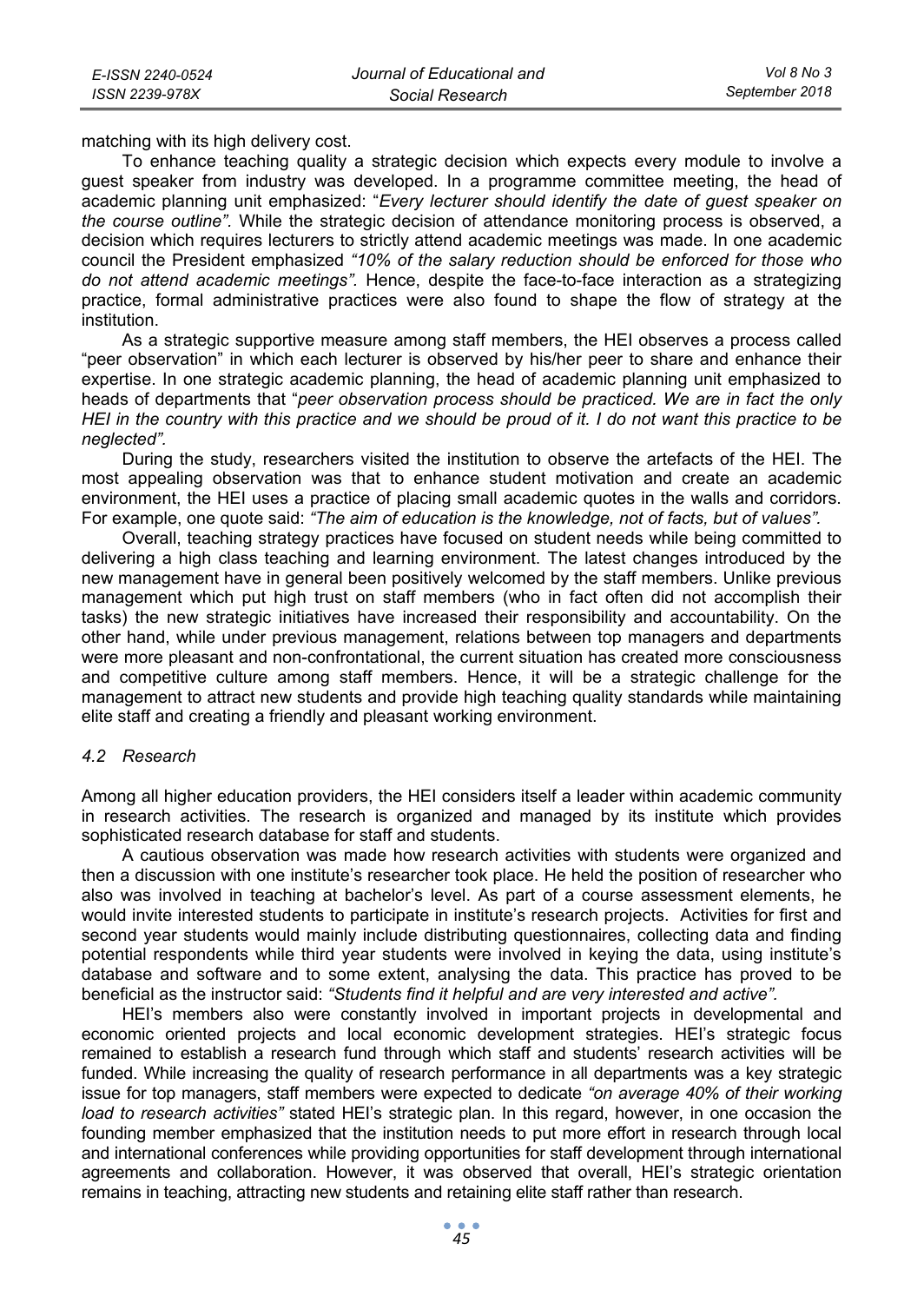### *4.3 Size and infrastructure*

The HEI is currently located in a campus in capital city, Prishtina, with all necessary facilities which offer adequate opportunities for teaching, administration and student activities.

Developing facilities and infrastructure to meet the future needs of students was seen to be an important strategic issue for top management. With this goal in mind, immediately after his arrival, the new CEO started renovations of the physical appearance of the HEI. Among his first strategic steps was to change HEI's logo, followed by renovating almost the whole HEI, as the CEO said in one meeting: *"We need to create an attractive environment for students".* He even renovated the cafeteria to give it a different colour, appearance and image.

While changing some of the positions of the staff, he also changed their offices and made more technologically equipped meeting rooms. In his second meeting with staff members, CEO said: *"Same field staff members are going to be allocated side by side to one another and no longer will students have to run from one office to another for a simple matter".*

However, he emphasized *"there is no strategic plan of expanding the university campus at a near future"*. His initiatives were welcomed by the HEI staff members while others were not aware about what was going on, as one staff member said: *"There' s nothing left of this HEI except its name. Maybe they are going to change the name also. We have different logo and a more colourful university now. I am not sure how these colours will help us grow. I think we need students, not colours".* However, the strategic initiatives are sought to have positively affected the HEI while the cultural power of involving practitioners in strategy making tends to increase gradually.

#### *4.4 Recruitment*

Competition within Higher Education providers remains stiff through price strategy which has resulted in student fees to be decreased by 15-30% on average in last five years. All public and private providers of Higher Education in Kosovo compete to attract on average some potential 20,000-25,000 applicants annually, apparently making most private providers seen as a second choice.

The HEI's strategy remains to attract potential students coming from middle income families, those from diaspora, students who have finished high schools in English Language with the aim to study at European universities, indicated the strategic plan.

To date, promotion strategies included mainly direct marketing, publicity in social media, open days and school visits. Current CEO has taken rigorous strategic moves in recruitment. As a first strategic initiative, he ensured that except for recruiting unit, other staff members should not be concerned about recruitment, as he indicated in one meeting with staff members: *"The heads of departments and other members should not be concerned about recruitment. This will solely be the responsibility of recruitment office which will be established and empowered very soon*".

While this has given some hope to staff members, it has created a sense of confusion of what is going to happen and how the HEI's recruitment strategy will be as one head of department said: "*I am not sure if our student number will increase or what will happen. We will have to wait and see in October".* Hence, unlike previously where it was a practice for all staff members to contribute in creating recruitment strategy, this has been transferred solely to the recruiting unit.

To attract a higher number of students, the CEO outsourced a marketing firm and hired a specialist of marketing as the head of recruitment office. Unlike previous strategic practices where advertisements on TV were not a strategic practice of the HEI, now they have gained a crucial place of recruitment strategy, as the head of recruitment explained during the interview: *"We will be rigorous in advertising on TVs".* Recruitment office coordinates its activities directly with the CEO and the external firm while heads of departments are occasionally informed about the initiatives. In one occasion, the head of recruitment team sent an email to all staff members, including heads of departments to explain what she called *"steps and procedures of new applicants coming to HEI".* This strategic practice has created a sense and culture of top-down decision making approach where decisions are formulated at the top and staff is required to implement.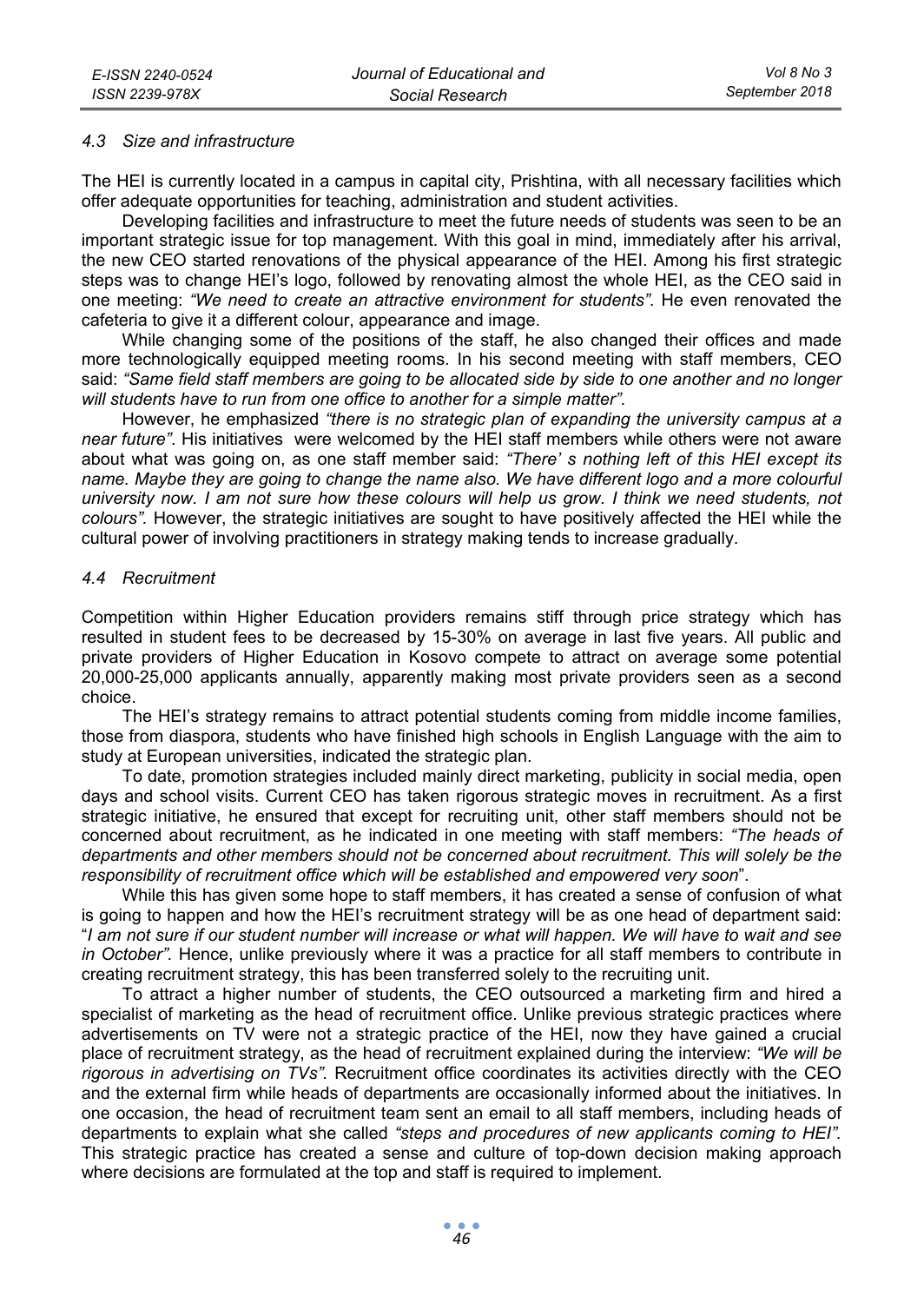### *4.5 Business Alliances*

Collaborating with businesses is seriously seen as a strategic priority to the top management. Building a scholarship scheme within HEI's endowment in cooperation with some 60 important companies and other stakeholders is a priority for top management. The founding member declared that the *"scholarship scheme will be used for subventions of teaching fee for best and talented students".*

In the academic year 2016/17, through such collaboration the HEI has managed to secure 20 full scholarships for 20 first year students. As a strategic practice, the founding member initiated this idea through an email, which researchers had access to. The email was sent to key staff members who potentially had close relationships with businesses. Each staff member was required to discuss with two businesses and potentially secure two scholarships.

The strategic plan of the HEI explicitly states the importance of such collaborations that *"HEI will continue to develop communication with businesses, governmental institutions, communities, civil society and media".*

## *4.6 Internationalisation*

As a practice, all HEI's international activities are mainly initiated and managed by the head of Academic Planning and International Affairs office in coordination with the CEO and to some extent with the founding member while other practitioners' involvement is seen in the implementation part.

It is at the heart of strategic plan of the HEI to offer students with opportunities for internships, practice at businesses, participation in research and other services while teaching will continue to be supported by international textbooks, cites the strategic plan of the HEI. From 2009, the HEI has been validated to offer programmes of a British university in the field of business management in bachelor's level, and from 2012 for MBA programmes. The strategic plan indicated that "*by 2018 at*  least 10-15% of graduating students will have an international experience". However, the cultural practice that such activities should be managed by a particular person was observed to be a concern.

# *4.7 Strategy practices and organizational culture from old to new management*

Since its establishment, it was a practice at the HEI that the founder as one of the main shareholders of the HEI to be the main person to run the HEI as one staff member confirmed: *"he is the main person here".* Although he has grown the HEI to the point that perhaps none of the management members would have done and has created a friendly environment where academic freedom was the core value, the strategy practices were seen by the staff members to derive mainly from top management.

The strategic practices as well as decisions mainly originated from him. For almost everything staff members had to discuss with him prior to any further development, as one staff said: *"I can see certain individuals at the top management have the influence… I think in here, the culture also plays an important role. If one member is important, people wait for him to do things and tell others what to do".* Although he was extremely cooperative, created a friendly environment, held the HEI together by loyalty and tradition but due to the power he had at the HEI and his seniority, it was a practice for staff to consult him.

The new management took office in November 2016. The CEO who is responsible for the business operations of the HEI and who comes from a business background with no experience in academic field exerted a different type of strategy practices and organizational culture. Upon his arrival, at the first meeting with HEI's members he introduced himself very shortly with no presentation of any forthcoming strategic plan. He then started to hold meetings with every staff member individually, seeking to understand problems that the HEI is facing. Following these meetings, the next strategic move was to create the structural hierarchy of the HEI. With a business mind set, he wanted to be clear on who is doing what. In so doing, he appointed heads of departments and other important units, such as recruitment office, academic planning office, and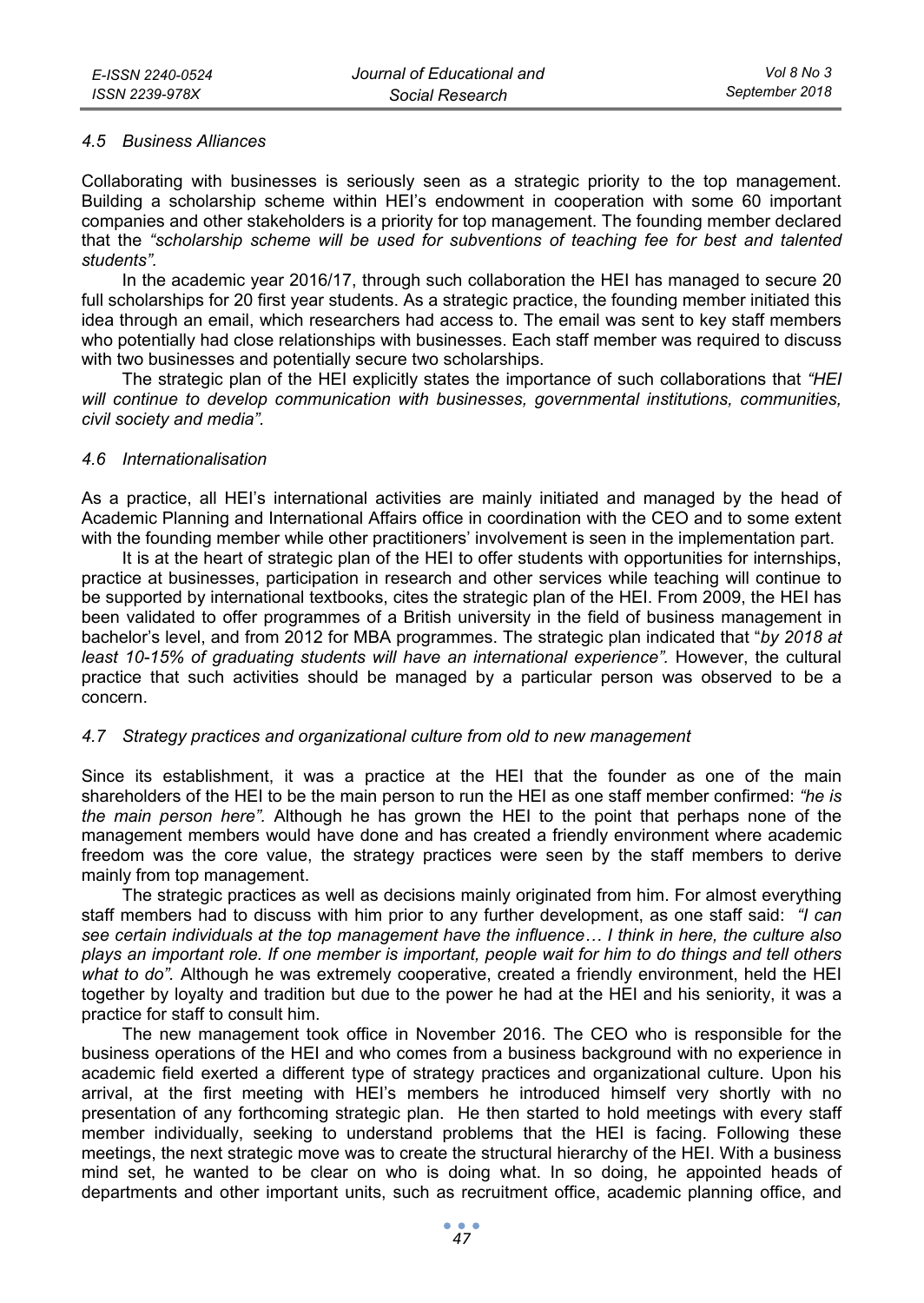| E-ISSN 2240-0524 | Journal of Educational and | Vol 8 No 3     |
|------------------|----------------------------|----------------|
| ISSN 2239-978X   | Social Research            | September 2018 |

quality assurance office and made clear of their roles, responsibilities and expectations. Thus, he wanted a clear line of responsibility.

Coming from a business field, he was also particularly concerned about costs. As such, his strategic move was to fire an administrator and merged the administrator of bachelor's and master's levels in economics department (the core programme and the main contributor to HEI's income) into one.

Staff reshuffle was then followed by drastic changes in finance department. The CEO brought his own Finance Director with new software which required new human skills for which the HEI outsourced a company to train the finance staff members. The underpinning goal was to ensure collection of student tuition fees on time.

While all these strategic practices led to a better control of operations, they created a sense of confusion, cynicism and a hierarchical type of organizational culture where academic freedom as the core value began diminishing - something that was not common at the HEI under previous leadership. In such an environment, while changes were welcomed by majority of staff members, demotivation increased, as one employee put it: *"There is nothing left to work for this HEI anymore. We don't have the joy as we had."* Another staff said: *"I am searching for another job; in fact I have already applied"*. Although staff did not resist such changes, however, the new organizational culture concerned with hierarchical positions seemed to provide highly controversial strategy practices.

## **5. Research Constraints**

Obviously this research is not envisaged to be the only and the last. Despite its noble purpose to contribute, its findings should be read with three limitations. First, as two of the researchers possessed intimate knowledge of the institution under study, it was a challenge to completely avoid information bias. Their own experience, relationship with the interviewees and the interpretation of the information, provided some challenges throughout the research. Despite this, however, the inclusion of other co-authors not affiliated with the institution has neutralized possible biasness.

Second, researchers' relationship with organizational members and their approach to interview them created a tendency among interviewees to perceive that researchers as insiders are well aware of the practices and the culture at the institution and they (the interviewees) were only being tested of their knowledge about the institution. As the HEI was enduring some changes where reorganization of the staff had recently taken place, researchers observed some degree of uncertainty to participate in the research as one staff member declared *"Maybe I need to get my manager's permission to participate in the interview".* However, by providing clear information of the research aims and objectives to the interviewees this limitation was overcome.

Finally, the HEI is only one of some thirty higher education providers in Kosovo. Hence, the current study may not be a representative of all SAP practices in all HEIs in the country. The findings therefore provide an introduction to general strategy practices and impact of organizational culture among HEIs and within this HEI in particular.

# **6. Ethical Considerations**

As Strategy as Practice deals mostly with strategy, the study was exposed to highly confidential documents. Access to information was provided based on mutual trust and potential benefits to be received from the research. Researchers of this SAP research complied with the demand to be honest in the study. Researchers were well aware of ethical considerations and have ensured the institution that the information shared is held confidential and findings are presented in their original form.

#### **7. Conclusion**

The underpinning aim of the Strategy as Practice was to focus more on the practices of strategy making rather than treating strategy as a property of an organization. In contrast to the traditional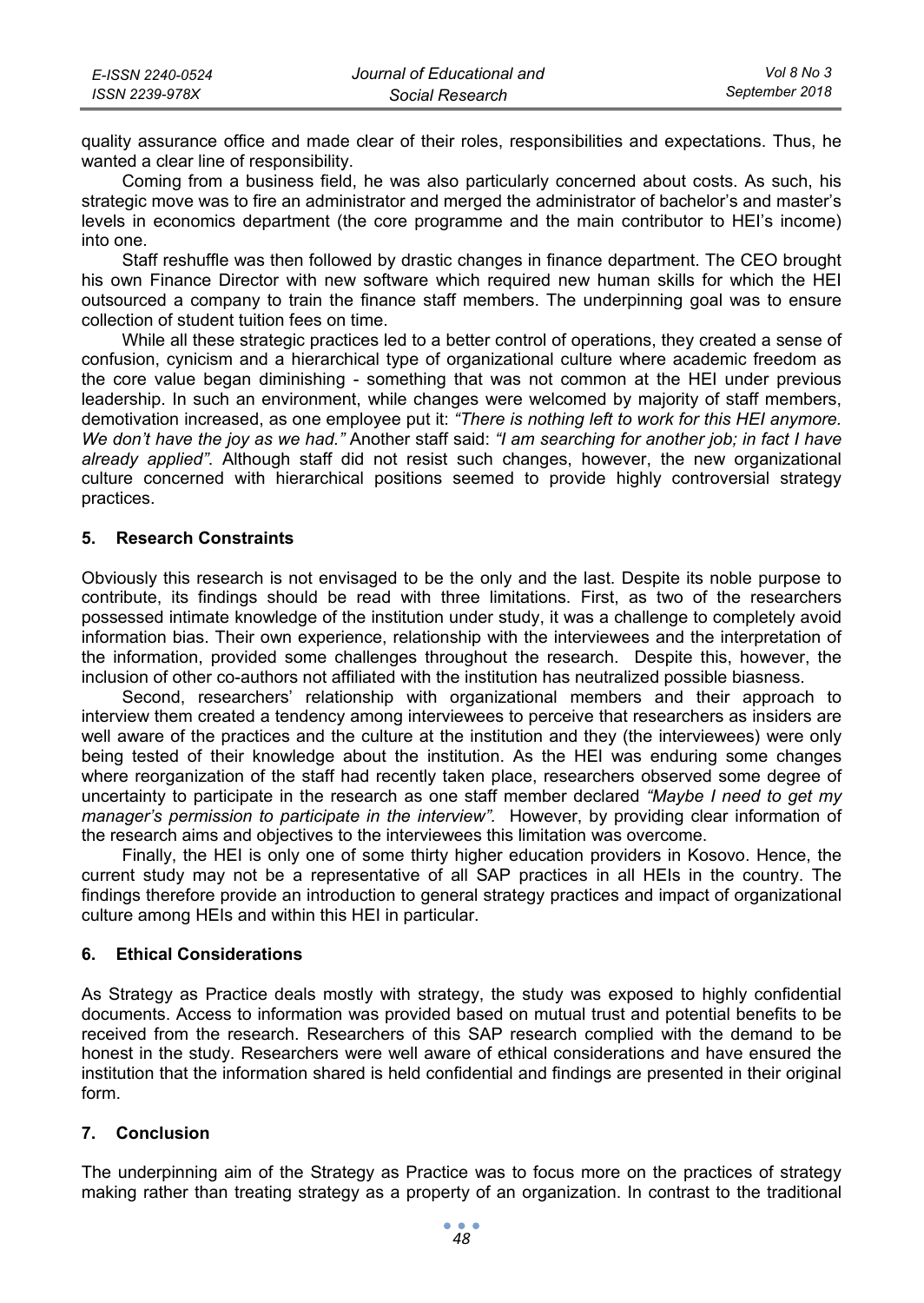| E-ISSN 2240-0524 | Journal of Educational and | Vol 8 No 3     |
|------------------|----------------------------|----------------|
| ISSN 2239-978X   | Social Research            | September 2018 |

view which holds strategy as something organizations have, SAP considers strategy as what organizational members-strategists do. Since its inception, SAP has triggered great interest among various researchers, academics and practitioners.

Qualitative data are a central requirement for developing the Strategy as Practice perspective through observation and experience analysing Strategy as Practice at an HEI operating in Kosovo. The study drew on researchers' own experience, interviews and multiple secondary sources.

Findings of the study suggest that the traditional approach of strategy as an organizational property remains dominant at the HEI; top management is the main body responsible for strategy making while other practitioners shape the strategy practices mainly through their implementation. Culture was observed to play a major role in strategy making process; hence practitioners were involved mainly in implementation of strategies rather than in the making of strategy. With the replacement of management, the HEI has built a more hierarchical type of organizational culture which poses controversial strategy practices for the future. Nevertheless, the HEI through its strategy practices is successfully retaining its reputation and image in the education sector while attracting new students and elite staff members.

# **8. Acknowledgment**

We are indebted to the founding member of the HEI for his permission to carry out the research at the institution and for the continuous courage, motivation and support throughout the research. We thank key personnel of the HEI who provided us with all necessary information. We also thank all interviewees for their cooperation to take part in the study.

## **References**

- Baeta, O., Brito, M. & Souza, R. (2014).Strategy as Discursive Practice in a Brazilian Public University: A look under the Perspective of Critical Discourse Analysis. *Research Gate*.
- Bailey, A. & Nagwenyama, O. (2013). Interrogating the Concept of Strategy as Practice in the Context of Information Technology for Development. *Proceedings of SIG GlobDev Sixth Annual Workshop.*
- Boje, D. M. (1991). The Storytelling Organization: A Study of Story Performance in an Office-Supply Firm. *Administrative Science Quarterly,* 36 (1), 106-126.
- Bürgi, P. T., Roos J. & Jacobs, C. (2001). From Metaphor to Practice in the Crafting of Strategy. *Imagination Lab Foundation.*
- Bürgi, P. T. Jacobs, C. D. & Roos, J. (2005).From Metaphor to Practice in the Crafting of Strategy. *Journal of Management Inquiry,* 14 (1), 78–94.
- Chia, R. & MacKay, B. (2007). Post-processual Challenges for the Emerging Strategy-as-Practice Perspective: Discovering Strategy in the Logic of Practice. *Human Relations*. 60 (1), 217–242.
- Fento, Ch. & Langley, A. (2008). Strategy as Practice and the Narrative Turn. *Les cahiers de recherche du GéPS, 2 (6), 2-35.*
- Feldman, M.S., & Orlikowski, W.J. (2011). Practicing Theory and Theorizing Practice. *Organization Science*. 22 (5), 1240–1253.
- Fredericks, D. (2003). Strategizing as Lived Experience and Strategists' everyday efforts to shape Strategic Direction. *Journal of Management Studies,* 40, (1), 141–74.
- Gehman, J., Lounsbury, M., & Greenwood, R. (2016). How Institutions Matter: From the Micro Foundations of Institutional Impacts to the Macro Consequences of Institutional Arrangements. *Research in the Sociology of Organizations*. 48, 1–34.
- Gioia , D & Chittipeddi, G. (1991). Sense-making and Sense-giving in Strategic Change Initiation. *Strategic Management Journal*, 12, (6), 433–48.
- Heracleous, L. & Jacobs, C. (2008). Crafting Strategy: The Role of Embodied Metaphors. *Long Range Planning*. 41, 309-325.
- Jarzabkowski, P. (2002). Strategy as Practice: Recursiveness, Adaptation and Strategic Practices-in-Use. *Aston Business School Research Institute.*
- Jarzabkowski, P. (2005). Strategy as Practice-An Activity-Based Approach. *SAGE Publications*
- Jarzabkowski, P., J. Balogun & D. Seidl. (2007). Strategizing: The challenges of a practice perspective'. *Human Relations*, 60 (1), 5-27.
- Jarzabkowski, P., Kaplan, S., Seidl, D. & Whittington, R. (2015).On the risk of Studying Practices in Isolation: Linking what, who and how in Strategy Research*. Strategic Organization. Scholar One Manuscripts.*